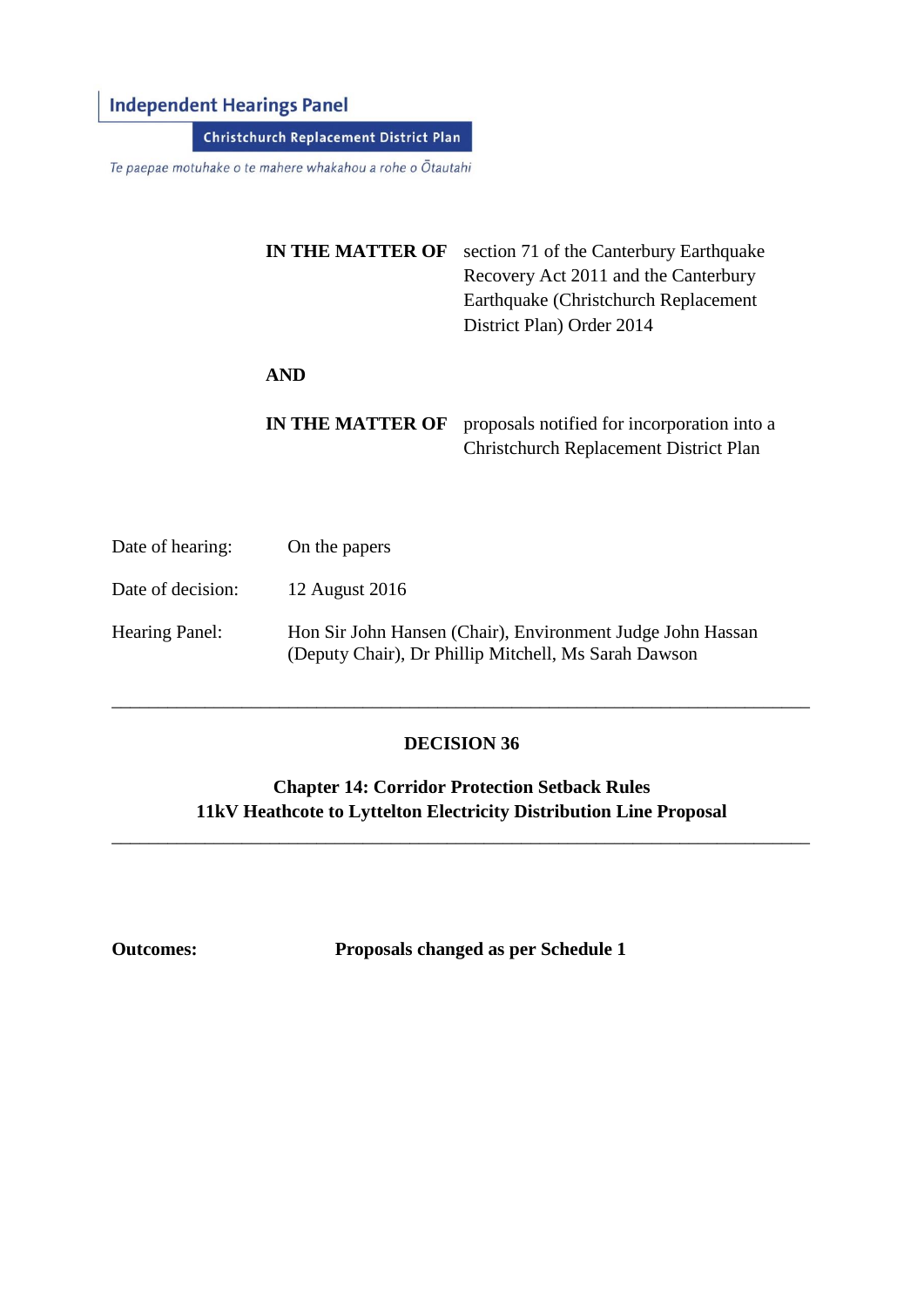#### **COUNSEL**

| Ms S J Scott and Ms CJ McCallum Christchurch City Council |                           |
|-----------------------------------------------------------|---------------------------|
| Ms J Appleyard                                            | Orion New Zealand Limited |

### **TABLE OF CONTENTS**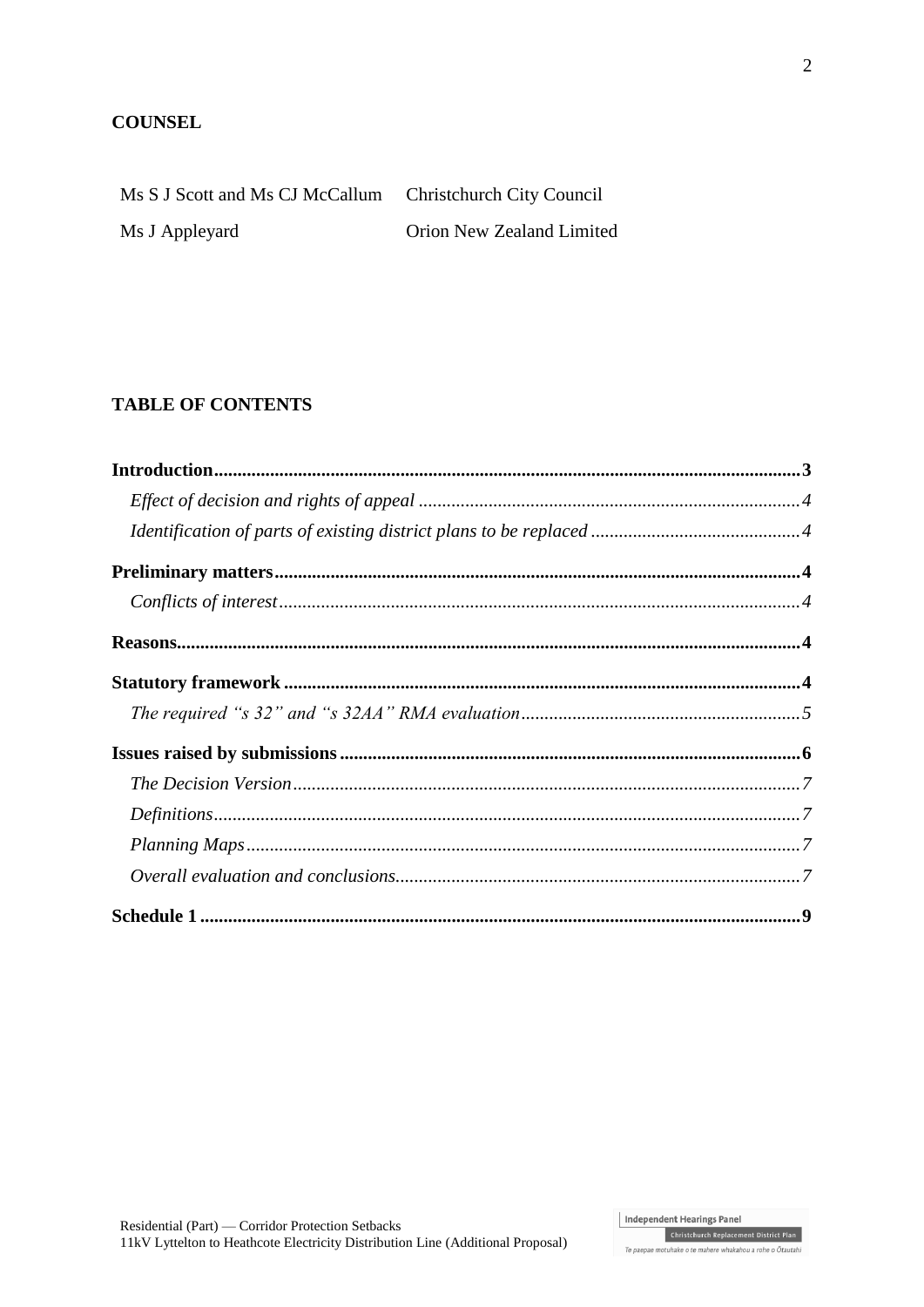#### **INTRODUCTION**

[1] This decision ('decision') continues the series of decisions made by the Independent Hearings Panel ('Hearings Panel'/'Panel') concerning the formulation of a replacement district plan for Christchurch City (including Banks Peninsula) ('Replacement Plan'/'Plan').<sup>1</sup>

[2] This decision concerns Chapter 14: Residential, insofar as it relates to the Corridor Protection Setback Rules 11kV Heathcote to Lyttelton electricity distribution line Proposal (11kV Distribution Line Proposal/11kV Distribution Line)

[3] In this decision, the phrase 'Notified Version' describes the version notified by the Christchurch City Council ('CCC'/'Council') and to which, subsequent to consideration of submissions by Orion New Zealand Limited (Orion) and Clampett Investments Limited (Clampett), 2 and informal meetings and correspondence between the Council, Orion and Clampett (together, the Parties), an agreement was reached to make a change. This was ultimately produced by the Parties by way of a joint memorandum ('Revised Version').<sup>3</sup>

[4] Where we refer to the 'Decision Version', it is our approval of the Revised Version, as set out in Schedule 1, which will become operative upon release of this decision and the expiry of the appeal period.

[5] This decision follows our consideration of submissions and the joint memorandum on the papers. Further background on the review process, pursuant to the Canterbury Earthquake (Christchurch Replacement District Plan) Order 2014 ('the OIC') is set out in the introduction to Decision 1: Strategic Directions and Strategic Outcomes (and relevant definitions) ('Strategic Directions decision').<sup>4</sup>

1

<sup>&</sup>lt;sup>1</sup> The Panel members are Hon Sir John Hansen (Chairperson), Environment Judge John Hassan, Dr Phillip Mitchell, Ms Sarah Dawson.

<sup>&</sup>lt;sup>2</sup> Orion (submitter 1); Clampett (submitter 2).

<sup>3</sup> Joint Memorandum of counsel for Orion New Zealand Limited, Clampett Developments Limited and Christchurch City Council dated 8 June2016

<sup>4</sup> Strategic directions and strategic outcomes (and relevant definitions), 26 February 2015.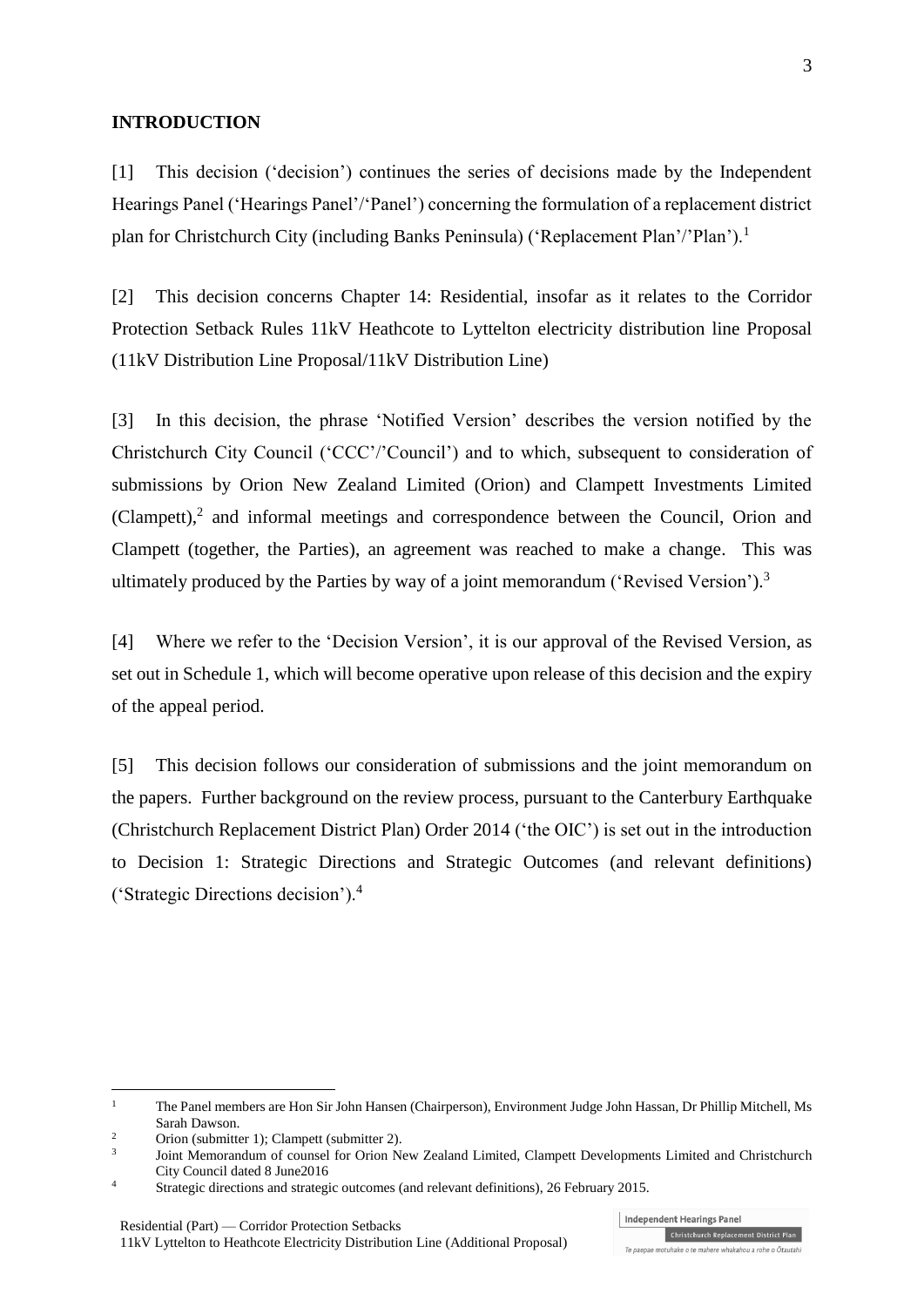#### **Effect of decision and rights of appeal**

[6] Our proceedings and the rights of appeal are set out in our earlier decisions.<sup>5</sup> We concur in those.

#### **Identification of parts of existing district plans to be replaced**

[7] The OIC requires that our decision also identifies the parts of the existing district plans that are to be replaced by our decision. We confirm the approach as set out in Decision 10: Residential — Stage 1 at [449] is applicable here, and this decision does not therefore replace any other provisions at this time.

#### **PRELIMINARY MATTERS**

#### **Conflicts of interest**

[8] We have posted notice of any potential conflicts of interest on the Independent Hearings Panel website.<sup>6</sup> No submitter raised any issue in relation to this.

#### **REASONS \_\_\_\_\_\_\_\_\_\_\_\_\_\_\_\_\_\_\_\_\_\_\_\_\_\_\_\_\_\_\_\_\_\_\_\_\_\_\_\_\_\_\_\_\_\_\_\_\_\_\_\_\_\_\_\_\_\_\_\_\_\_\_\_\_\_\_\_\_\_\_\_\_\_\_**

**\_\_\_\_\_\_\_\_\_\_\_\_\_\_\_\_\_\_\_\_\_\_\_\_\_\_\_\_\_\_\_\_\_\_\_\_\_\_\_\_\_\_\_\_\_\_\_\_\_\_\_\_\_\_\_\_\_\_\_\_\_\_\_\_\_\_\_\_\_\_\_\_\_\_\_**

#### **STATUTORY FRAMEWORK**

[9] The OIC directs that we hold a hearing on submissions on a proposal and make a decision on that proposal.<sup>7</sup>

[10] It sets out what we must and may consider in making that decision.<sup>8</sup> It qualifies how the Resource Management Act 1991 ('RMA') is to apply and modifies some of the RMA's provisions, both as to our decision-making criteria and processes.<sup>9</sup> It directs us to comply with

 $\frac{7}{8}$  OIC, cl 12(1).

1

 $5$  Strategic Directions decision at  $[5]$ –[9].

<sup>&</sup>lt;sup>6</sup> The website address is www.chchplan.ihp.govt.nz.<br> $\frac{7}{4}$  OC  $\frac{112(1)}{2}$ 

 $\frac{8}{9}$  OIC, cl 14(1).

OIC, cl 5.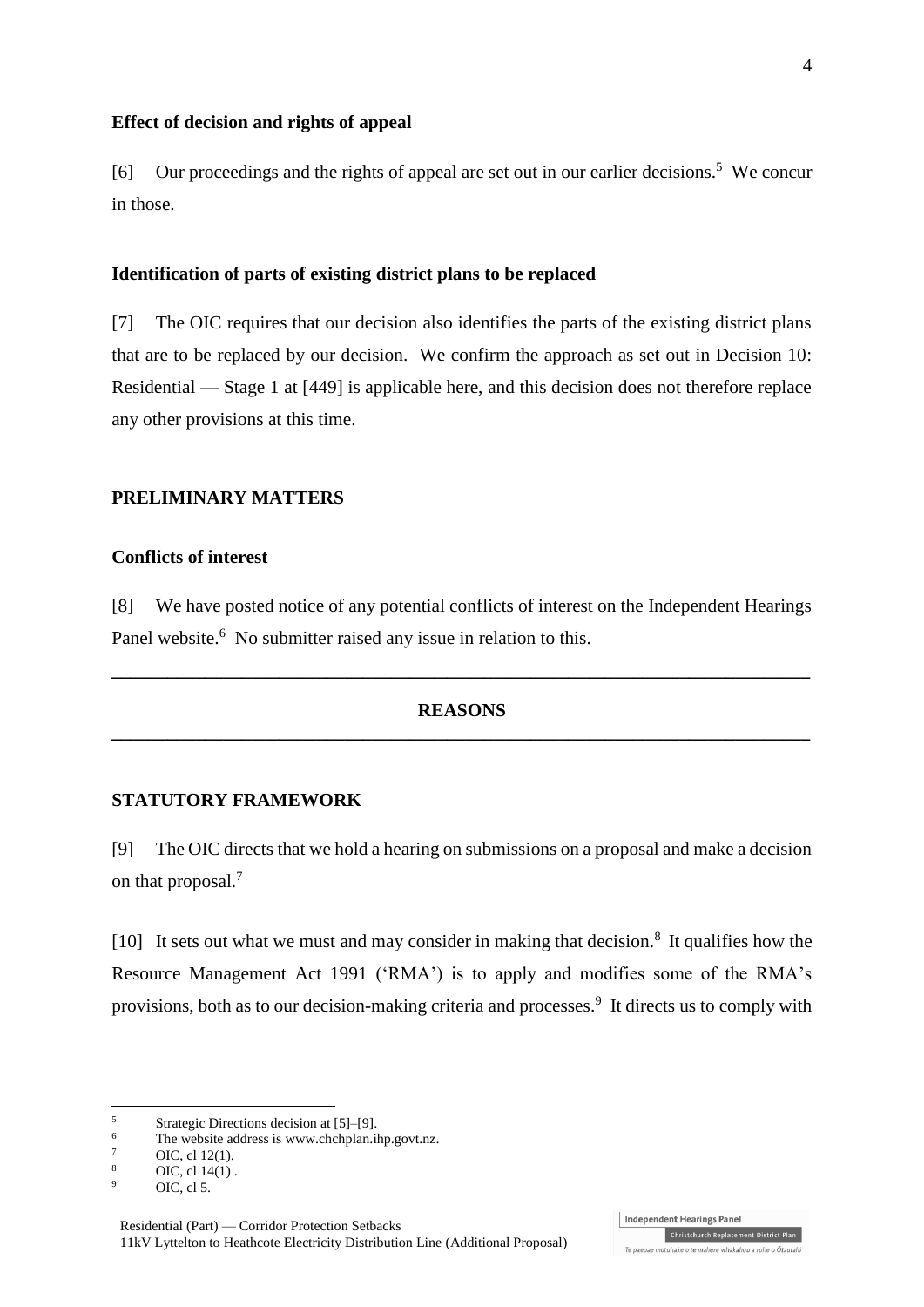s 23 of the Canterbury Earthquake Recovery Act 2011 ('CER Act').<sup>10</sup> The OIC also specifies additional matters for our consideration.

[11] Our Strategic Directions decision, which was not appealed, summarised the statutory framework for that decision. As it is materially the same for this decision, we apply the analysis we gave of that framework in that decision.<sup>11</sup> As with all our decisions, we apply our Strategic Directions decision throughout.

#### **The required "s 32" and "s 32AA" RMA evaluation**

[12] In Decision 10, we found that the inclusion of rules relating to corridor protection setbacks from the 11kV Lyttelton to Heathcote electricity distribution line ('11kV setbacks') were beyond the scope of Orion's submission on Chapter 14 Stage 1 and we directed that the a proposal to include such setbacks should be notified as an additional proposal (additional proposal).<sup>12</sup> The additional proposal was notified on 21 January 2016 and provided 11kV setbacks in the following residential zones (residential zones):

- (a) Residential Suburban Zone and Residential Suburban Density Transition Zone;
- (b) Residential Medium Density zone; and
- (c) Residential Banks Peninsula Zone.

[13] The additional proposal relies on five definitions, being: 'building'; 'electricity distribution line', 'sensitive activities',' transmission line corridor' and 'accessory buildings'.

[14] This decision follows on from our consideration of issues relating to appropriate protection of electricity distribution lines in Decision 10: Residential — Stage  $1<sup>13</sup>$  We adopt and endorse the reasoning of Decision 10, and in particular, with regard to the appropriate provision for corridor setbacks from Orion's Electricity Distribution Lines, we found at [269]:

1

<sup>&</sup>lt;sup>10</sup> Our decision does not set out the text of various statutory provisions it refers to, as this would significantly lengthen it. However, the electronic version of our decision includes hyperlinks to the New Zealand Legislation website. By clicking the hyperlink, you will be taken to the section referred to on that website.

<sup>&</sup>lt;sup>11</sup> At [25]–[28] and [40]–[62].

 $12$  Decision 10 at [454]

<sup>13</sup> At [252] to [282] as corrected by Minor Corrections Decisions, 4 February 2016 and 12 July 2016.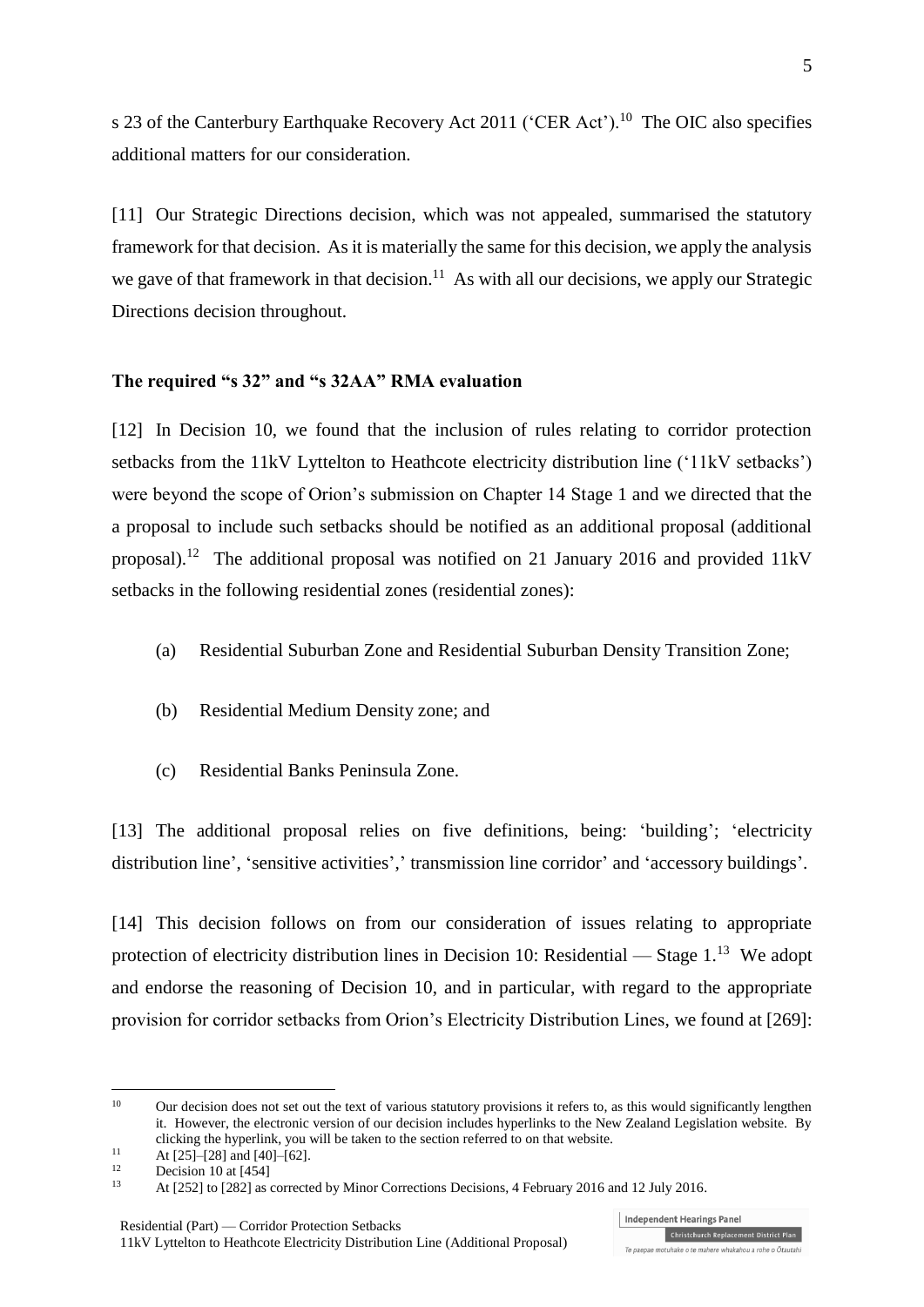We also note that, although distribution lines are not afforded the same priority as the National Grid, the CRPS does recognise the strategic importance of distribution lines on a regional basis (as regionally significant infrastructure). Therefore, we find that they are accordingly deserving of appropriate protection as set out in Objective 3.3.12 of Strategic Directions. We accept that Orion's 66kV, 33kV and the 11kV Lyttelton distribution lines are strategic infrastructure, and that their role and function should be protected by avoiding adverse effects from incompatible activities, including reverse sensitivity effects.

#### **ISSUES RAISED BY SUBMISSIONS**

[15] Only two submissions were made on the Notified Proposal: one in support from Orion, and the other in opposition from Clampett, who owns property at 64 and 68 Port Hills Road, Heathcote Valley as a retirement village, for which they have obtained resource consent. Clampett is concerned about the application of the proposed rule to portions of the 11kV distribution line that pass through its site, which are to be placed underground in the near future.

[16] The Parties reached agreement on the proposal and submitted a joint memorandum setting out the basis of their agreement and a request to set aside the scheduled hearing and have the matter determined on the papers.<sup>14</sup> Having considered the joint memorandum we agreed to consider the matter on the papers and do so accordingly.

[17] The scope of the Notified Proposal is a 5m setback from the 3km of 11kV distribution line running from Heathcote to Lyttelton, including foundations of associated support structures to apply to properties in the residential zones. The parties reached agreement to make an amendment to the non-complying activity rule NC7, so that it does not apply to any underground sections of the 11kv distribution line. The purpose of the amendment is to make it 'explicit' that the rule does not apply to the underground portion given the planning map notation will remain as notified.

[18] A brief of evidence prepared by Orion's planning witness, Melanie Foote, addressed the proposed amendment to rule 14.2.2.5 NC7 against section 32AA of the RMA.<sup>15</sup> The evidence was filed with the consent of the parties. Ms Foote noted that it was never the intention that the corridor setback rules would apply to underground distribution lines, however, the amendment made that absolutely clear.

 $14$ <sup>14</sup> Joint memorandum of counsel for Orion, Clampett and the Council, 8 June 2016.

<sup>15</sup> Planning Statement of Melanie Foote on behalf of Orion, 8 June 2016.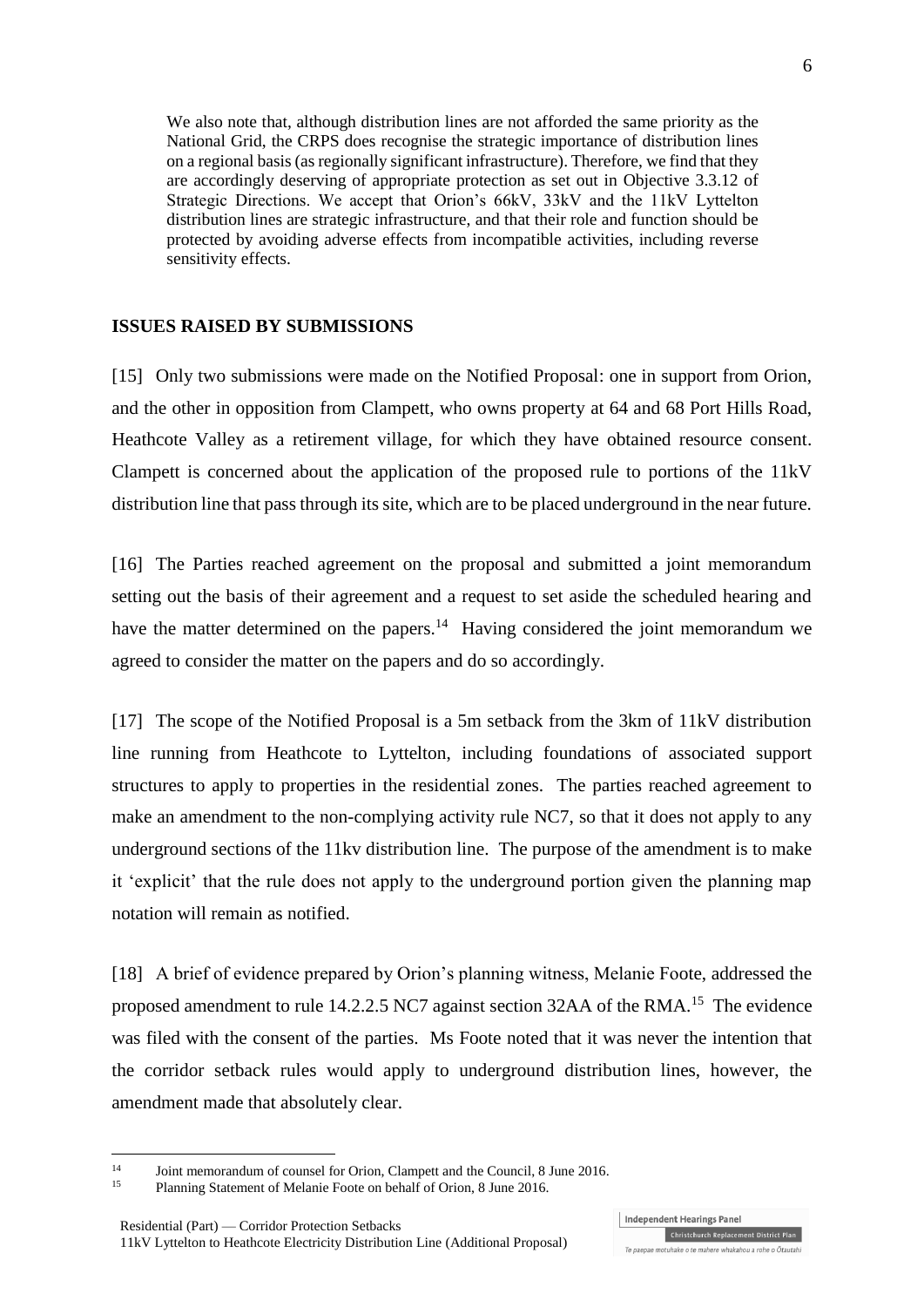[19] We refer to the necessary principles in ss 32 and 32AA set out in our earlier decisions.<sup>16</sup> We have considered the Council's s 32 Report prepared at the time of Notification, and the evidence of Ms Foote as it relates to the agreed amendment, and consider that both the s 32 Report and Ms Foote's s 32AA evaluation address the relevant statutory matters. We adopt those evaluations for the purpose of this Decision.

#### **The Decision Version**

[20] We accept the amendments made in the Revised Version and adopt these as the Decision Version for the reasons set out above.

#### **Definitions**

[21] No additional changes are made to the definitions as decided in Decision  $16<sup>17</sup>$  We will consider any further technical drafting matters if needed in due course, as part of our Decision on Stage 2 and 3 Definitions.

#### **Planning Maps**

[22] We confirm Planning Maps 47 and 52 that form part of the Notified Version.

#### **Overall evaluation and conclusions**

[23] Accordingly, in light of the submissions and evidence we have considered, and for the reasons we have set out, we are satisfied that:

- (a) We have exercised our function, in making this decision, in accordance with the provisions of Part 2, RMA (there are no applicable regulations).
- (b) As part of the Replacement Plan, these further provisions for corridor protection setbacks from the 11kV Heathcote to Lyttelton Distribution Line in Schedule 1 to this decision will:

<u>.</u>

<sup>&</sup>lt;sup>16</sup> Strategic Directions at  $[63]$ – $[70]$ .

Decision 16 and minor corrections.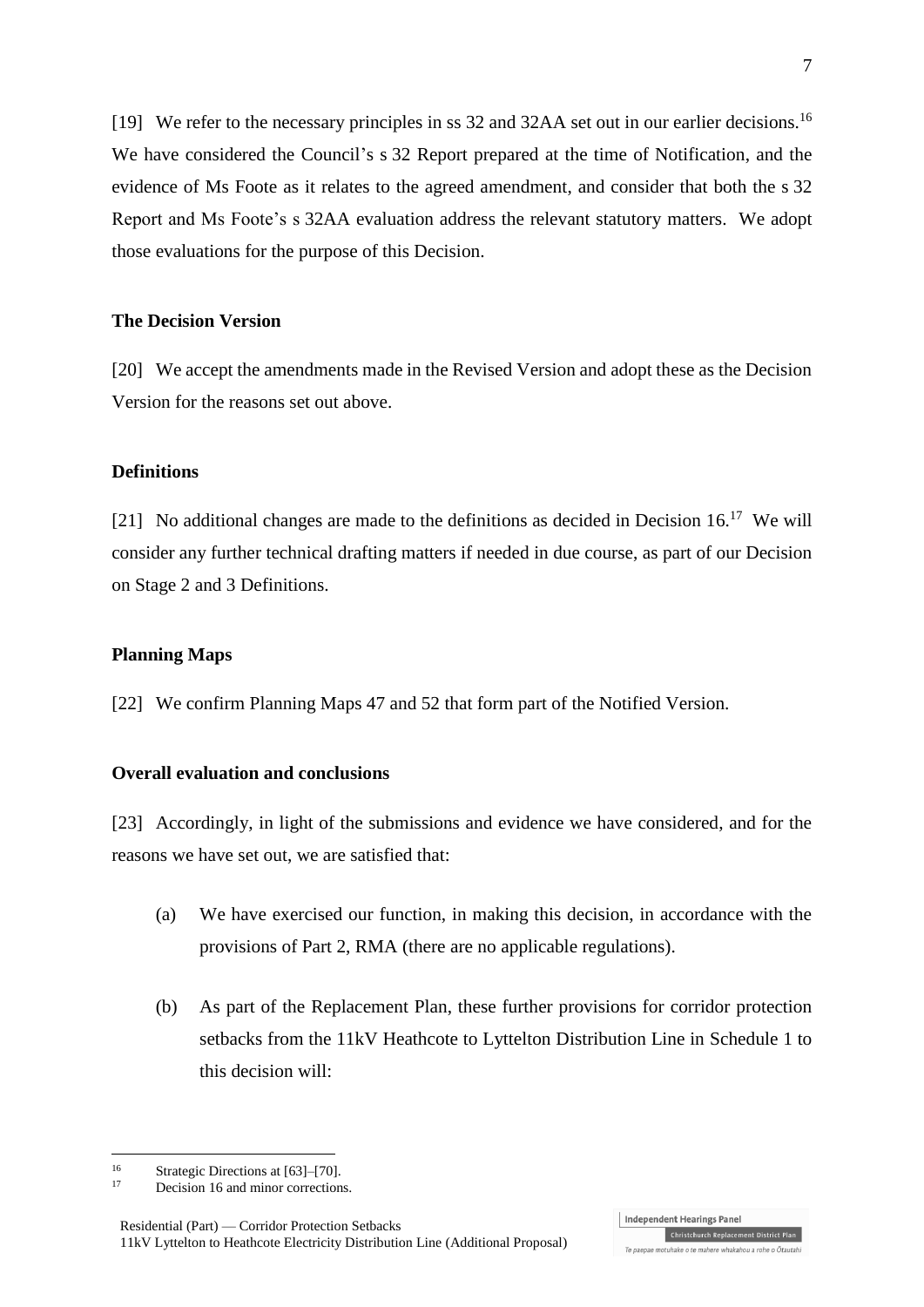- $(i)$ accord with, and assist the Council to carry out, its statutory functions for the purposes of giving effect to the RMA;
- be the most appropriate to achieve the Strategic Directions and Objectives in  $(ii)$ Chapter 14 Residential (part);
- (iii) give effect to the CRPS (to the extent relevant);
- duly align with other RMA policy and planning instruments, the land use  $(iv)$ recovery plans, and the OIC (including the Statement of Expectations).
- $(c)$ As part of the Replacement Plan, the amended rules we have included in Chapter 14 will achieve the purpose of the RMA.

For the Hearings Panel:

 $\frac{1}{2}$ 

Hon Sir John Hansen Chair

Environment Judge John Hassan Deputy Chair

Dr Phil Mitchell Panel Member

Ms Sarah Dawson Panel Member

Residential (Part) — Corridor Protection Setbacks 11kV Lyttelton to Heathcote Electricity Distribution Line (Additional Proposal) Independent Hearings Panel Christchurch Replacement District Plan

stuhake o te mahere whakahou a rohe o Ōtautah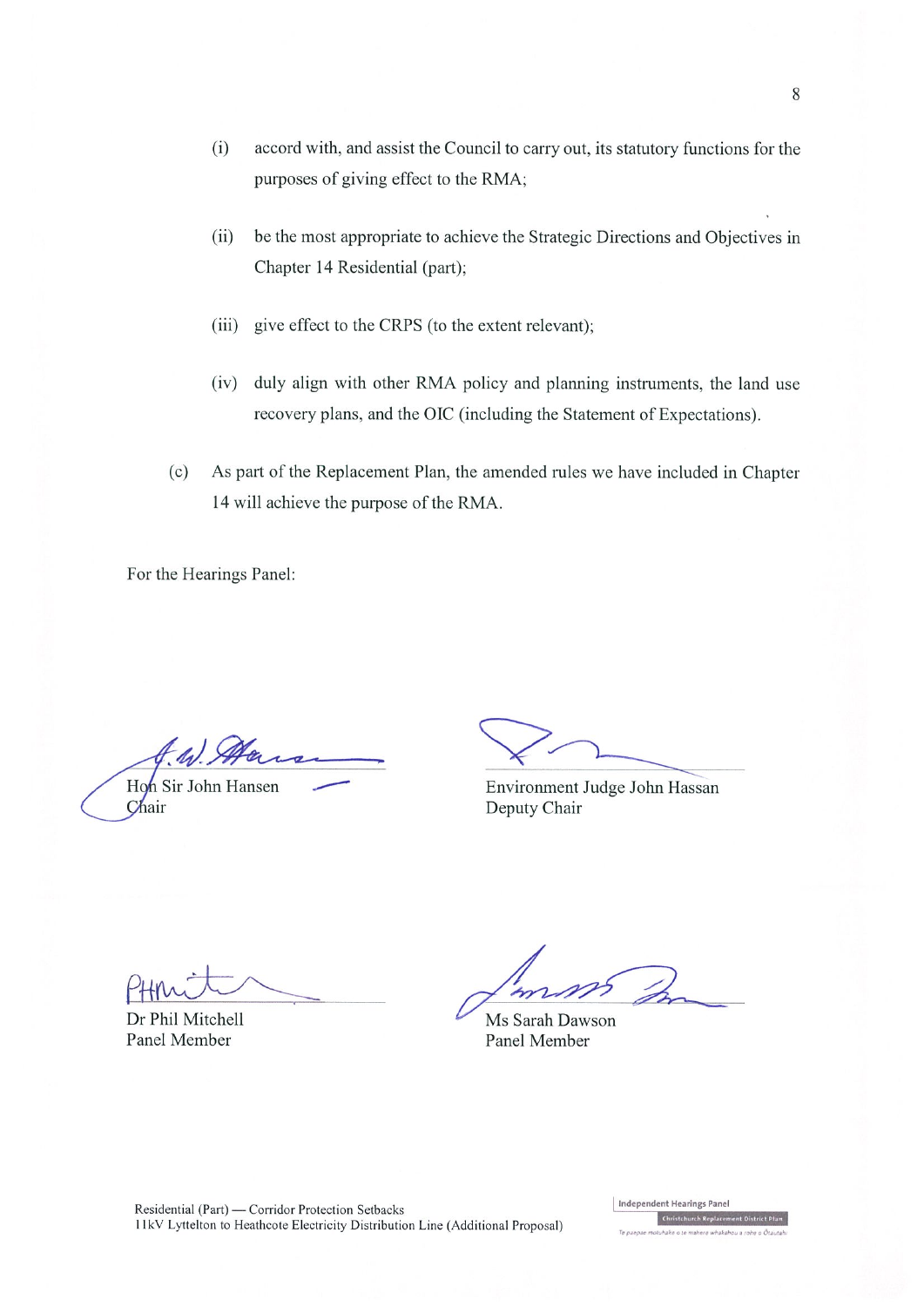#### **SCHEDULE 1**

Changes that the decision makes to the proposals

# **14.2 Rules — Residential Suburban Zone and Residential Suburban Density Transition Zone**

## **14.2.2 Activity status tables**

### **14.2.2.5 Non-complying activities**

The activities listed below are non-complying activities.

| <b>Activity</b> |                                                                                                                                                   |                                                                                                                |                                                                                                                                                                                                                                                                                                                                   |
|-----------------|---------------------------------------------------------------------------------------------------------------------------------------------------|----------------------------------------------------------------------------------------------------------------|-----------------------------------------------------------------------------------------------------------------------------------------------------------------------------------------------------------------------------------------------------------------------------------------------------------------------------------|
| NC6             |                                                                                                                                                   | a. Sensitive activities and buildings (excluding accessory buildings associated with an<br>existing activity): |                                                                                                                                                                                                                                                                                                                                   |
|                 |                                                                                                                                                   | i.                                                                                                             | within 12 metres of the centre line of a 110kV or 220kV National Grid<br>transmission line or within 12 metres of the foundation of an associated support<br>structure; or                                                                                                                                                        |
|                 |                                                                                                                                                   | ii.                                                                                                            | within 10 metres of the centre line of a 66kV National Grid transmission line or<br>within 10 metres of a foundation of an associated support structure; or                                                                                                                                                                       |
|                 |                                                                                                                                                   |                                                                                                                | b. Fences within 5 metres of a National Grid transmission line support structure<br>foundation.                                                                                                                                                                                                                                   |
|                 | Any application made in relation to this rule shall not be publicly notified or limited notified<br>other than to Transpower New Zealand Limited. |                                                                                                                |                                                                                                                                                                                                                                                                                                                                   |
|                 | Notes:                                                                                                                                            |                                                                                                                |                                                                                                                                                                                                                                                                                                                                   |
|                 | 1.                                                                                                                                                |                                                                                                                | The National Grid transmission lines are shown on the planning maps.                                                                                                                                                                                                                                                              |
|                 | 2.                                                                                                                                                |                                                                                                                | Vegetation to be planted around the National Grid should be selected and/or managed<br>to ensure that it will not result in that vegetation breaching the Electricity (Hazards<br>from Trees) Regulations 2003.                                                                                                                   |
|                 | 3.                                                                                                                                                |                                                                                                                | The New Zealand Electrical Code of Practice for Electrical Safe Distances (NZECP<br>34:2001) contains restrictions on the location of structures and activities in relation to<br>National Grid transmission lines. Buildings and activity in the vicinity of National Grid<br>transmission lines must comply with NZECP 34:2001. |
| NC7             |                                                                                                                                                   |                                                                                                                | a. Sensitive activities and buildings (excluding accessory buildings associated with an<br>existing activity):                                                                                                                                                                                                                    |
|                 |                                                                                                                                                   | i.                                                                                                             | within 10 metres of the centre line of a 66kV electricity distribution line or within<br>10 metres of a foundation of an associated support structure; or                                                                                                                                                                         |
|                 |                                                                                                                                                   | ii.                                                                                                            | within 5 metres of the centre line of a 33kV electricity distribution line or within 5<br>metres of a foundation of an associated support structure.; or                                                                                                                                                                          |
|                 |                                                                                                                                                   | iii.                                                                                                           | within 5 metres of the centre line of the 11kV Heathcote to Lyttelton electricity                                                                                                                                                                                                                                                 |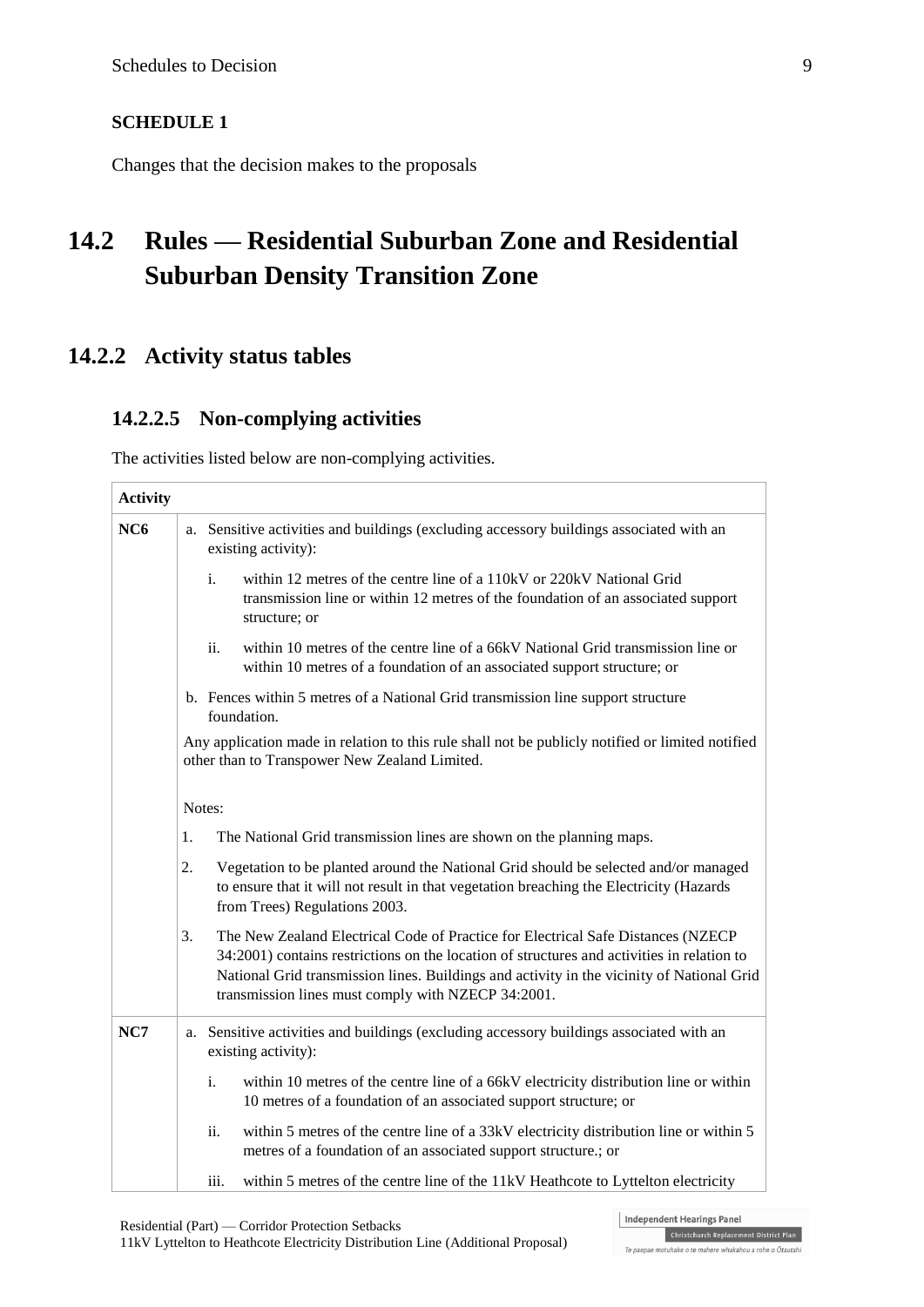| <b>Activity</b> |                                                                                                                                                                                                                                                                                                                                      |  |  |
|-----------------|--------------------------------------------------------------------------------------------------------------------------------------------------------------------------------------------------------------------------------------------------------------------------------------------------------------------------------------|--|--|
|                 | distribution line (except that this shall not apply to any underground sections) or<br>within 5 metres of a foundation of an associated support structure.                                                                                                                                                                           |  |  |
|                 | b. Fences within 5 metres of a 66kV or 33kV electricity distribution line support structure<br>foundation.                                                                                                                                                                                                                           |  |  |
|                 | c. Fences within 5 metres of an 11kV Heathcote to Lyttelton electricity distribution line<br>support structure foundation.                                                                                                                                                                                                           |  |  |
|                 | d. Any application made in relation to this rule shall not be publicly notified or limited<br>notified other than to Orion New Zealand Limited or other electricity distribution<br>network operator.                                                                                                                                |  |  |
|                 | Notes:                                                                                                                                                                                                                                                                                                                               |  |  |
|                 | 1.<br>The electricity distribution lines are shown on the planning maps.                                                                                                                                                                                                                                                             |  |  |
|                 | Vegetation to be planted around electricity distribution lines should be selected and/or<br>2.<br>managed to ensure that it will not result in that vegetation breaching the Electricity<br>(Hazards from Trees) Regulations 2003.                                                                                                   |  |  |
|                 | 3.<br>The New Zealand Electrical Code of Practice for Electrical Safe Distances (NZECP)<br>34:2001) contains restrictions on the location of structures and activities in relation to<br>electricity distribution lines. Buildings and activity in the vicinity of electricity<br>distribution lines must comply with NZECP 34:2001. |  |  |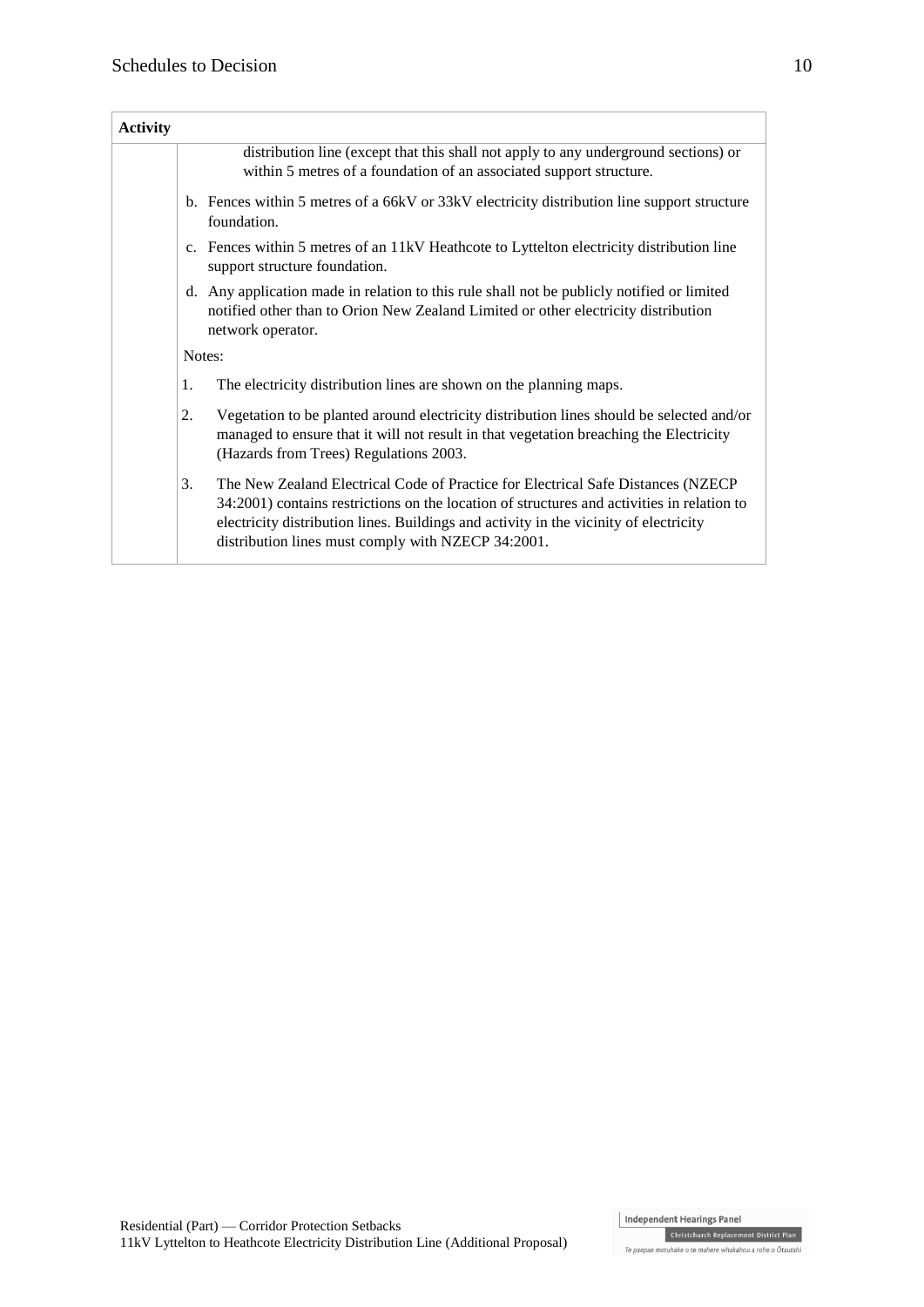# **14.3 Rules — Residential Medium Density Zone**

## **14.3.2 Activity status tables**

### **14.3.2.5 Non-complying activities**

The activities listed below are non-complying activities.

| <b>Activity</b> |                                                                                                                                                                                                                                                                                                                                          |
|-----------------|------------------------------------------------------------------------------------------------------------------------------------------------------------------------------------------------------------------------------------------------------------------------------------------------------------------------------------------|
| NC2             | a. Sensitive activities and buildings (excluding accessory buildings associated with an<br>existing activity):                                                                                                                                                                                                                           |
|                 | i.<br>within 12 metres of the centre line of a 110kV or 220kV National Grid<br>transmission line or within 12 metres of the foundation of an associated support<br>structure; or                                                                                                                                                         |
|                 | ii.<br>within 10 metres of the centre line of a 66kV National Grid transmission line or<br>within 10 metres of a foundation of an associated support structure; or                                                                                                                                                                       |
|                 | b. Fences within 5 metres of a National Grid transmission line support structure<br>foundation.                                                                                                                                                                                                                                          |
|                 | Any application made in relation to this rule shall not be publicly notified or limited notified<br>other than to Transpower New Zealand Limited.                                                                                                                                                                                        |
|                 | Notes:                                                                                                                                                                                                                                                                                                                                   |
|                 | 1.<br>The National Grid transmission lines are shown on the planning maps.                                                                                                                                                                                                                                                               |
|                 | Vegetation to be planted around the National Grid should be selected and/or managed<br>2.<br>to ensure that it will not result in that vegetation breaching the Electricity (Hazards<br>from Trees) Regulations 2003.                                                                                                                    |
|                 | 3.<br>The New Zealand Electrical Code of Practice for Electrical Safe Distances (NZECP)<br>34:2001) contains restrictions on the location of structures and activities in relation to<br>National Grid transmission lines. Buildings and activity in the vicinity of National Grid<br>transmission lines must comply with NZECP 34:2001. |
| NC3             | a. Sensitive activities and buildings (excluding accessory buildings associated with an<br>existing activity):                                                                                                                                                                                                                           |
|                 | $\mathbf{i}$ .<br>within 10 metres of the centre line of a 66kV electricity distribution line or within<br>10 metres of a foundation of an associated support structure; or                                                                                                                                                              |
|                 | within 5 metres of the centre line of a 33kV electricity distribution line or within 5<br>ii.<br>metres of a foundation of an associated support structure.; or                                                                                                                                                                          |
|                 | iii.<br>within 5 metres of the centre line of the 11kV Heathcote to Lyttelton electricity<br>distribution line or within 5 metres of a foundation of an associated support<br>structure.                                                                                                                                                 |
|                 | b. Fences within 5 metres of a 66kV or 33kV electricity distribution line support structure<br>foundation.                                                                                                                                                                                                                               |
|                 | c. Fences within 5 metres of an 11kV Heathcote to Lyttelton electricity distribution line<br>support structure foundation.                                                                                                                                                                                                               |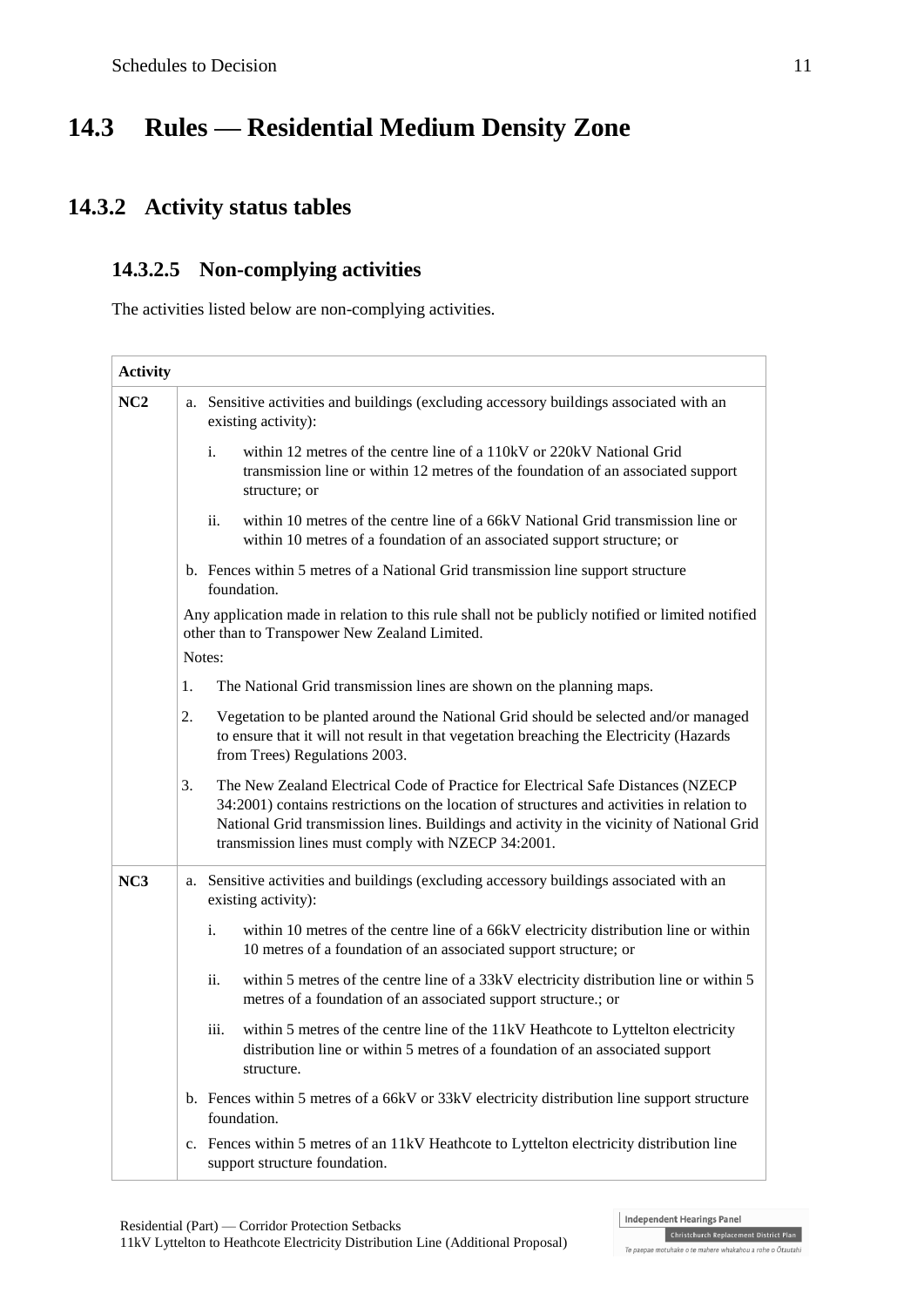| <b>Activity</b> |                                                                                                                                                                                                |                                                                                                                                                                                                                                                                                                                                |  |
|-----------------|------------------------------------------------------------------------------------------------------------------------------------------------------------------------------------------------|--------------------------------------------------------------------------------------------------------------------------------------------------------------------------------------------------------------------------------------------------------------------------------------------------------------------------------|--|
|                 | Any application made in relation to this rule shall not be publicly notified or limited notified<br>other than to Orion New Zealand Limited or other electricity distribution network operator |                                                                                                                                                                                                                                                                                                                                |  |
|                 | Notes:                                                                                                                                                                                         |                                                                                                                                                                                                                                                                                                                                |  |
|                 | The electricity distribution lines are shown on the planning maps.<br>1.                                                                                                                       |                                                                                                                                                                                                                                                                                                                                |  |
|                 | 2.                                                                                                                                                                                             | Vegetation to be planted around electricity distribution lines should be selected and/or<br>managed to ensure that it will not result in that vegetation breaching the Electricity<br>(Hazards from Trees) Regulations 2003.                                                                                                   |  |
|                 | 3.                                                                                                                                                                                             | The New Zealand Electrical Code of Practice for Electrical Safe Distances (NZECP)<br>34:2001) contains restrictions on the location of structures and activities in relation to<br>electricity distribution lines. Buildings and activity in the vicinity of electricity<br>distribution lines must comply with NZECP 34:2001. |  |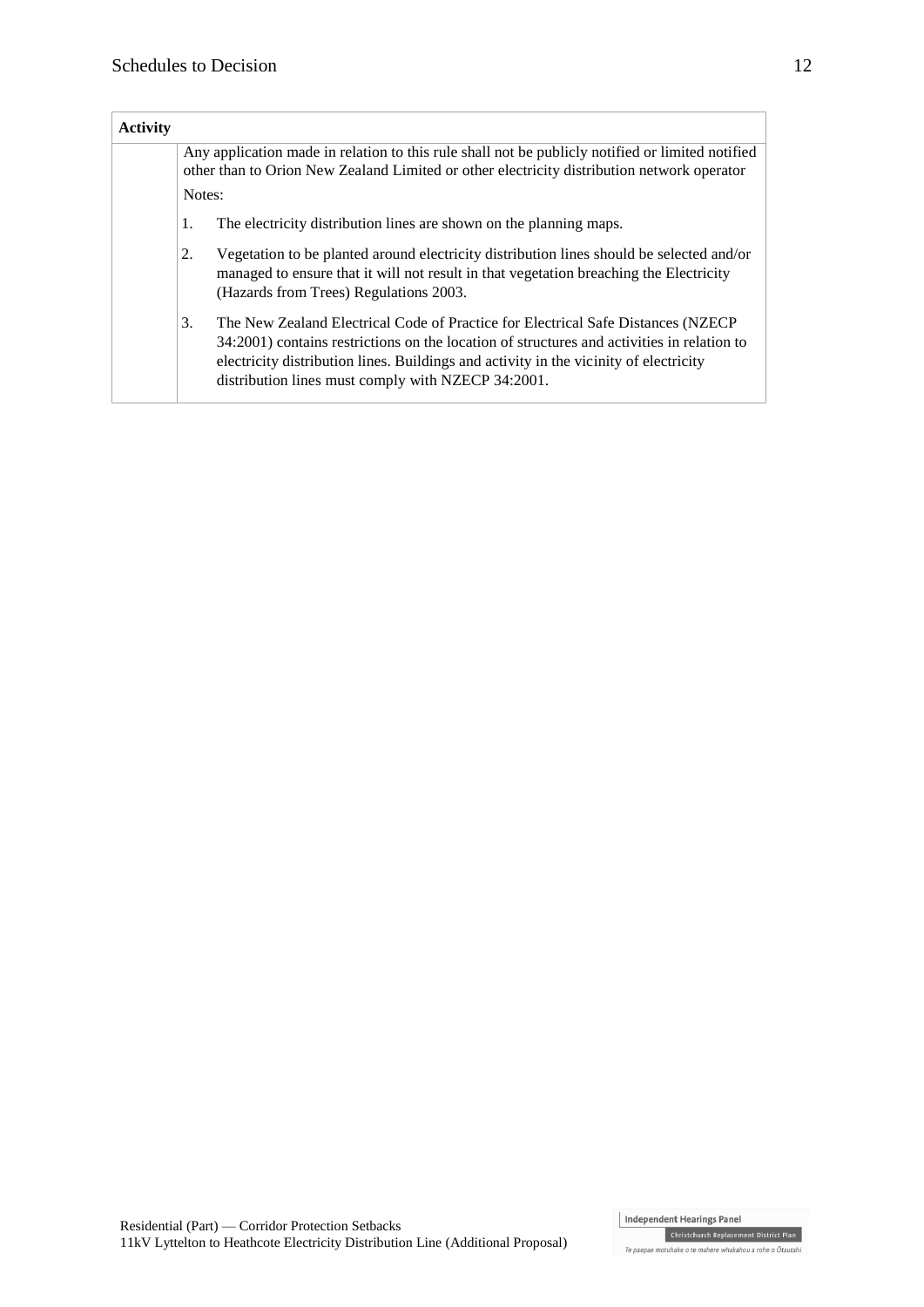# **14.4 Rules — Residential Banks Peninsula Zone**

# **14.4.2 Activity status tables**

### **14.4.2.5 Non-complying activities**

The activities listed below are non-complying activities.

| <b>Activity</b> |    |                                                                                                                                                                                                                                                                                                                                    |
|-----------------|----|------------------------------------------------------------------------------------------------------------------------------------------------------------------------------------------------------------------------------------------------------------------------------------------------------------------------------------|
| NC1             |    | a. Sensitive activities and buildings (excluding accessory buildings associated with an<br>existing activity):                                                                                                                                                                                                                     |
|                 |    | $\mathbf{i}$ .<br>within 12 metres of the centre line of a 110kV or 220kV National Grid<br>transmission line or within 12 metres of the foundation of an associated support<br>structure; or                                                                                                                                       |
|                 |    | within 10 metres of the centre line of a 66kV National Grid transmission line or<br>ii.<br>within 10 metres of a foundation of an associated support structure; or                                                                                                                                                                 |
|                 |    | b. Fences within 5 metres of a National Grid transmission line support structure<br>foundation.                                                                                                                                                                                                                                    |
|                 |    | Any application made in relation to this rule shall not be publicly notified or limited notified<br>other than to Transpower New Zealand Limited.<br>Notes:                                                                                                                                                                        |
|                 |    |                                                                                                                                                                                                                                                                                                                                    |
|                 | 1. | The National Grid transmission lines are shown on the planning maps.                                                                                                                                                                                                                                                               |
|                 | 2. | Vegetation to be planted around the National Grid should be selected and/or managed<br>to ensure that it will not result in that vegetation breaching the Electricity (Hazards<br>from Trees) Regulations 2003.                                                                                                                    |
|                 | 3. | The New Zealand Electrical Code of Practice for Electrical Safe Distances (NZECP)<br>34:2001) contains restrictions on the location of structures and activities in relation to<br>National Grid transmission lines. Buildings and activity in the vicinity of National Grid<br>transmission lines must comply with NZECP 34:2001. |
| NC2             |    | a. Sensitive activities and buildings (excluding accessory buildings associated with an<br>existing activity):                                                                                                                                                                                                                     |
|                 |    | i.<br>within 10 metres of the centre line of a 66kV electricity distribution line or within<br>10 metres of a foundation of an associated support structure; or                                                                                                                                                                    |
|                 |    | ii.<br>within 5 metres of the centre line of a 33kV electricity distribution line or within 5<br>metres of a foundation of an associated support structure; or                                                                                                                                                                     |
|                 |    | iii.<br>within 5 metres of the centre line of the 11kV Heathcote to Lyttelton electricity<br>distribution line or within 5 metres of a foundation of an associated support<br>structure.                                                                                                                                           |
|                 |    | b. Fences within 5 metres of a 66kV or 33kV electricity distribution line support structure<br>foundation.                                                                                                                                                                                                                         |
|                 |    | c. Fences within 5 metres of an 11kV Heathcote to Lyttelton electricity distribution line<br>support structure foundation.                                                                                                                                                                                                         |